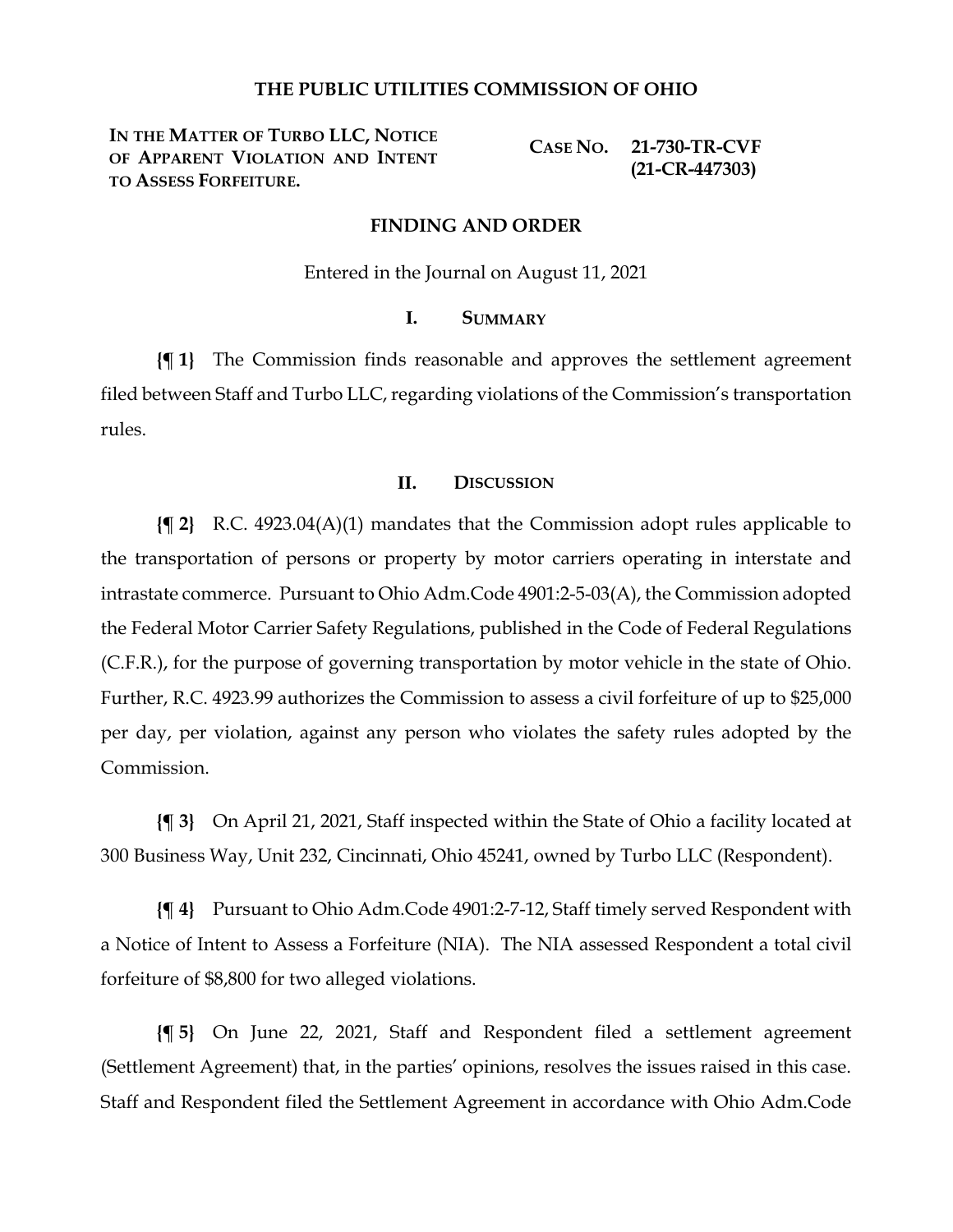4901:2-7-11(C), which requires settlement agreements providing for the payment of forfeitures of \$5,000 or more for any violation to be approved by order of the Commission. The following is a summary of the conditions agreed to by the parties; it is not intended to replace or supersede the Settlement Agreement.

- A. Respondent agrees to violations of 49 C.F.R. §§ 392.2, and 395.8(e)(1). The Respondent recognizes that these violations may be included in Respondent's history of violations insofar as they may be relevant for the purposes of determining penalty actions for future violations.
- B. The Respondent has provided proof sufficient to Staff that it has a compliance plan in place to correct the violations found in this inspection. Staff therefore agrees to reduce the forfeiture amount from \$8,800 to \$6,160. Respondent agrees to pay a total civil forfeiture of \$6,160 for the violations.
- C. The Respondent shall pay the \$6,160 civil forfeiture in 12 consecutive monthly installments commencing 30 days after the Commission's order approving the Settlement Agreement. The payment shall be made by certified check or money order payable to "Treasurer State of Ohio," and it shall be mailed to PUCO, Attn: CF Processing, 180 E. Broad St., 4th Floor, Columbus, OH 43215-3793. Case Nos. 21-CR-447303 and 21-730-TR-CVF should appear on the face of the certified check or money order.
- D. The Settlement Agreement shall not be effective until adopted by the Commission. The date of the Order adopting the Settlement Agreement shall be considered the effective date of the Settlement Agreement.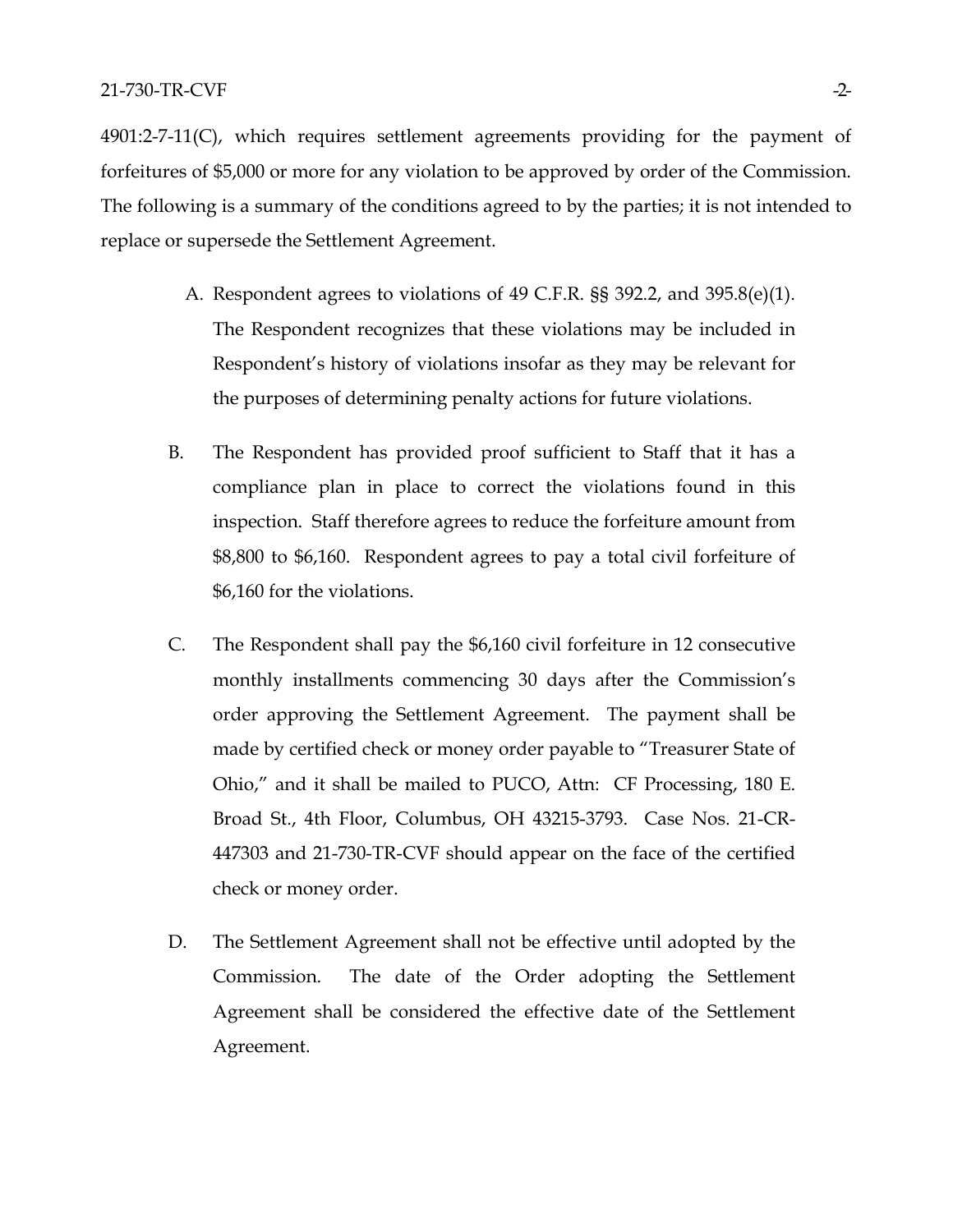E. The Settlement Agreement is made in settlement of all factual or legal issues in the case. It is not intended to have any effect whatsoever in any other case or proceeding, except as described in Paragraph A of the Settlement Agreement.

**{¶ 6}** The Commission notes that in accordance with Ohio Adm.Code 4901:2-7- 14(D), if the respondent fails to comply with the provisions of the Settlement Agreement for a period exceeding 30 days, Respondent shall be in default and shall be deemed to have admitted the occurrence of the violations and waived all further right to contest liability for the forfeiture originally assessed by Staff.

**{¶ 7}** The Commission finds that the Settlement Agreement submitted in this case is reasonable. Therefore, the Settlement Agreement shall be approved and adopted in its entirety.

#### **III. ORDER**

**{¶ 8}** It is, therefore,

**{¶ 9}** ORDERED, That the Settlement Agreement submitted in this case be approved and adopted in its entirety. It is, further,

**{¶ 10}** ORDERED, That Respondent pay the civil forfeiture of \$6,160 in accordance with the Settlement Agreement. Payments can be made via the Commission website or by check or money order to "Treasurer State of Ohio," and mailed to PUCO, Attn: CF Processing 180 East Broad Street, 4th Floor, Columbus, Ohio 43215-3793. In order to assure proper credit, Respondent is directed to write case numbers 21-730-TR-CVF and 21-CR-447303 on the face of each check or money order. It is, further,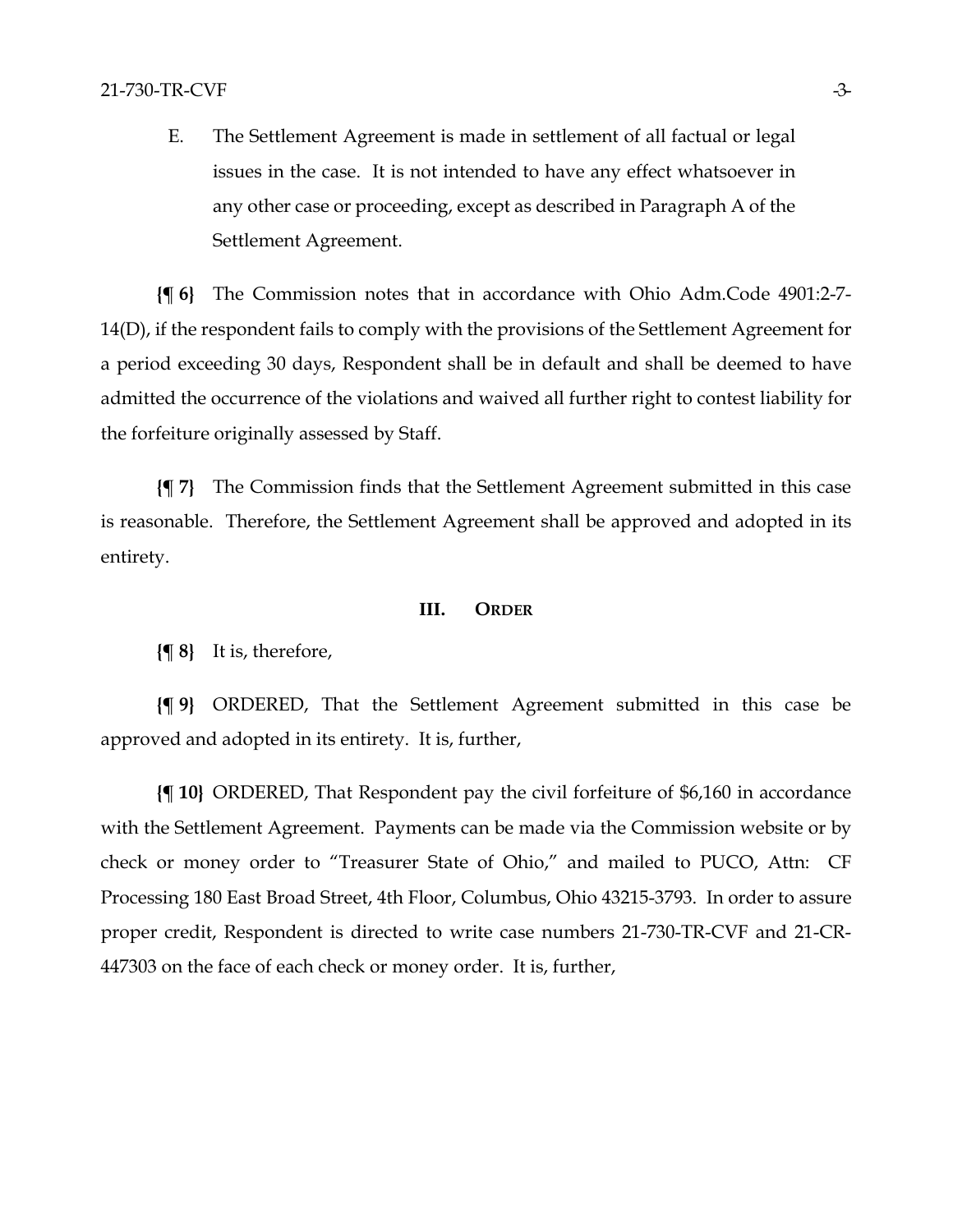**{¶ 11}** ORDERED, That a copy of this Finding and Order be served upon Respondent and all other interested parties of record.

COMMISSIONERS: *Approving:*  Jenifer French, Chair M. Beth Trombold Lawrence K. Friedeman Daniel R. Conway Dennis P. Deters

JMD/mef